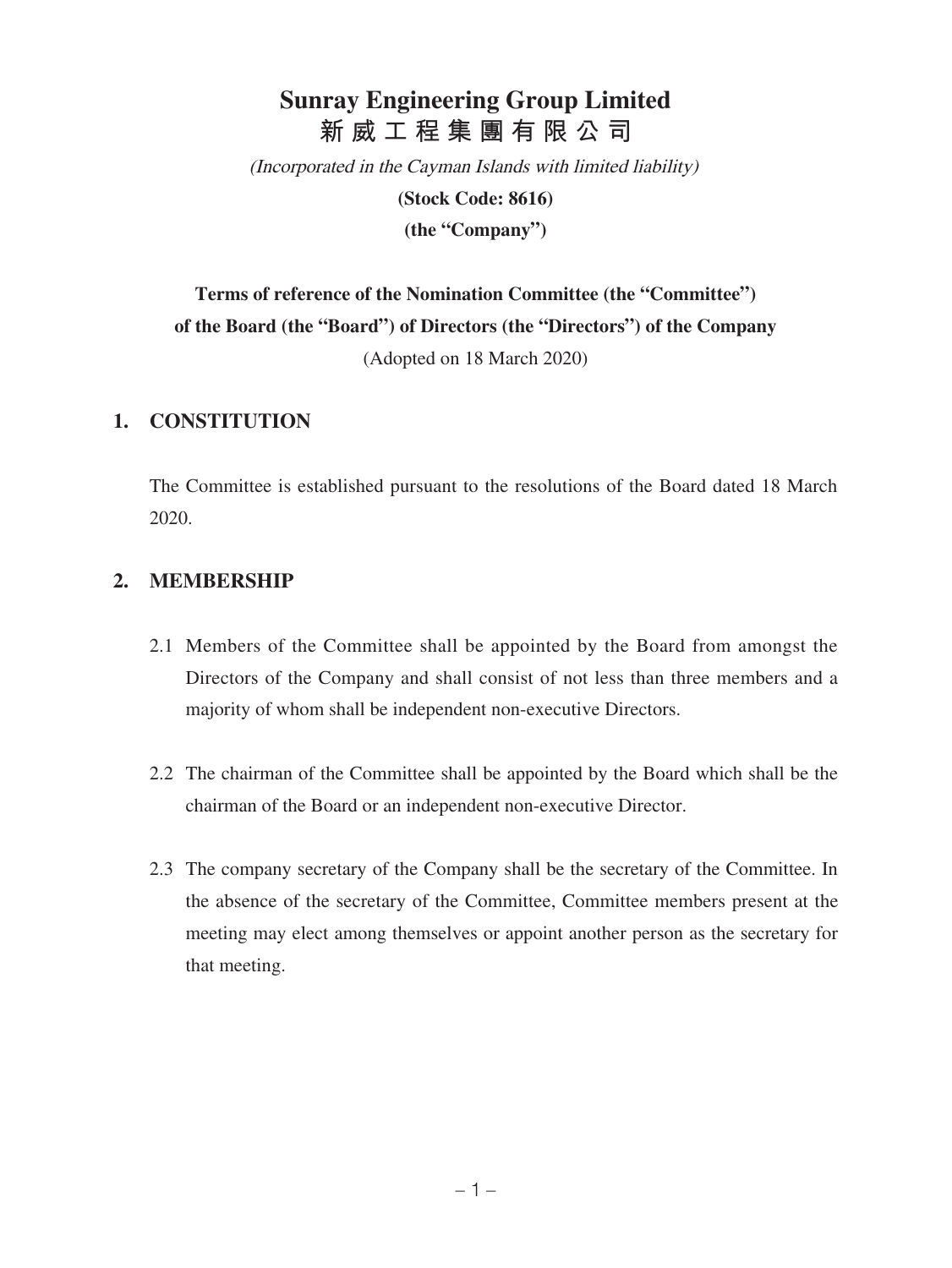2.4 The appointment of the members of the Committee may be revoked, replaced or additional members may be appointed to the Committee by separate resolutions passed by the Board and by the Committee. An appointment of Committee member shall be automatically revoked if such member ceases to be a member of the Board.

## **3. PROCEEDINGS OF THE COMMITTEE**

## **3**.**1 Notice:**

- (a) Unless otherwise agreed by all the Committee members, a meeting shall be called by at least seven days' notice. Such notice shall be sent to each member of the Committee, and to any other person invited to attend. Irrespective of the length of notice being given, attendance of a Committee member at a meeting constitutes a waiver of such notice unless the Committee member attending the meeting attends for the express purpose of objecting, at the beginning of the meeting, to the transaction of any business on the grounds that the meeting has not been properly convened.
- (b) A Committee member may and, on the request of a Committee member, the secretary to the Committee shall, at any time summon a Committee meeting. Notice shall be given to each Committee member in person orally or in writing or by telephone or by email or by facsimile transmission at the telephone or facsimile or address or email address from time to time notified to the secretary by such Committee member or in such other manner as the Committee members may from time to time determine.
- (c) Any notice given orally shall be confirmed in writing as soon as practicable and before the meeting.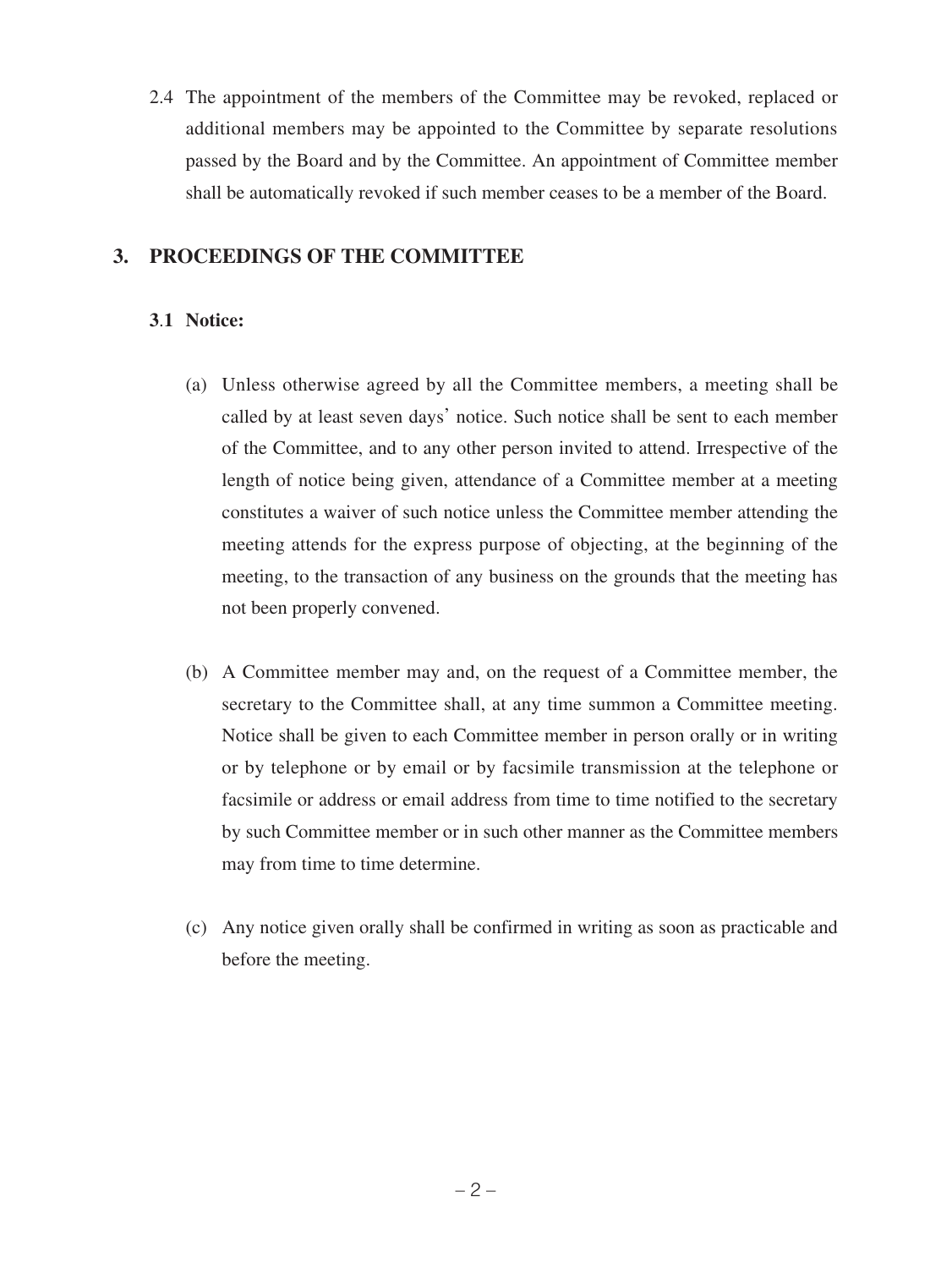- (d) Notice of meeting shall state the purpose, time and venue of the meeting. An agenda together with other documents which may be required to be considered by the members of the Committee for the purposes of the meeting should generally be delivered to all Committee members seven days (and in any event not less than three days) before the intended date of the Committee meeting (or such other period as all the Committee members may agree).
- 3.2 **Quorum:** The quorum of the Committee meeting shall be two members of the Committee and a majority of which shall be the independent non-executive Directors.
- 3.3 **Frequency:** Meetings shall be held at least once a year to review, formulate and consider the nomination procedures as regards the appointment, reappointment and removal of Directors, their implementation during the year and to make recommendations to the Board on candidates for appointment as Directors, and to review the policy on Board diversity and any measurable objectives for implementing such policy from time to time adopted by the Board, and progress on achieving these objectives.
- 3.4 Meetings may be held in person, or by means of such telephone, electronic or other communication facilities that permit all persons participating in the meeting to communicate with each other simultaneously and instantaneously, and participation in such a meeting shall constitute presence in person at such meeting.
- 3.5 Upon the invitation from the Committee, the chairman or chairlady of the Board and/or the general manager or the chief executive officer, the chief financial officer, external advisor and/or other persons can be invited to attend all or part of any meeting.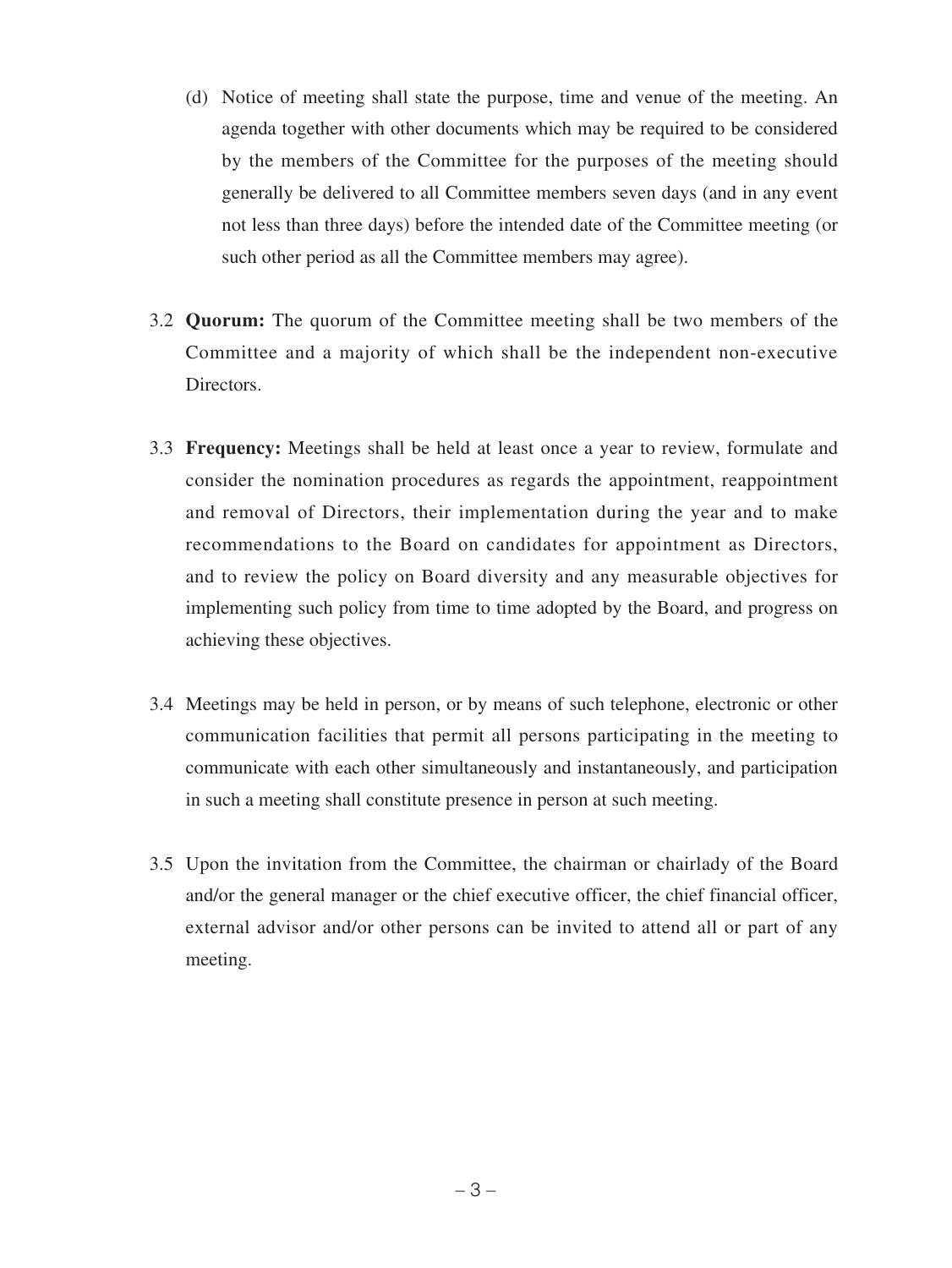### **4. WRITTEN RESOLUTIONS**

A resolution in writing signed by all the Committee members shall be as valid and effectual as if it had been passed at a meeting of the Committee and may consist of several documents in like form each signed by one or more of the Committee members.

## **5. ALTERNATE COMMITTEE MEMBERS**

A Committee member may not appoint any alternate.

## **6. AUTHORITY OF THE COMMITTEE**

- 6.1 The Committee may exercise the following powers:
	- (a) to seek any information it requires from any employee of the Company and its subsidiaries (hereinafter collectively referred to as the "**Group**") and any professional advisers, to require any of them to prepare and submit reports and to attend Committee meetings and to supply information and address the questions raised by the Committee;
	- (b) to review the performance of the Directors and the independence of independent non-executive Directors in relation to their appointment or reappointment as Directors;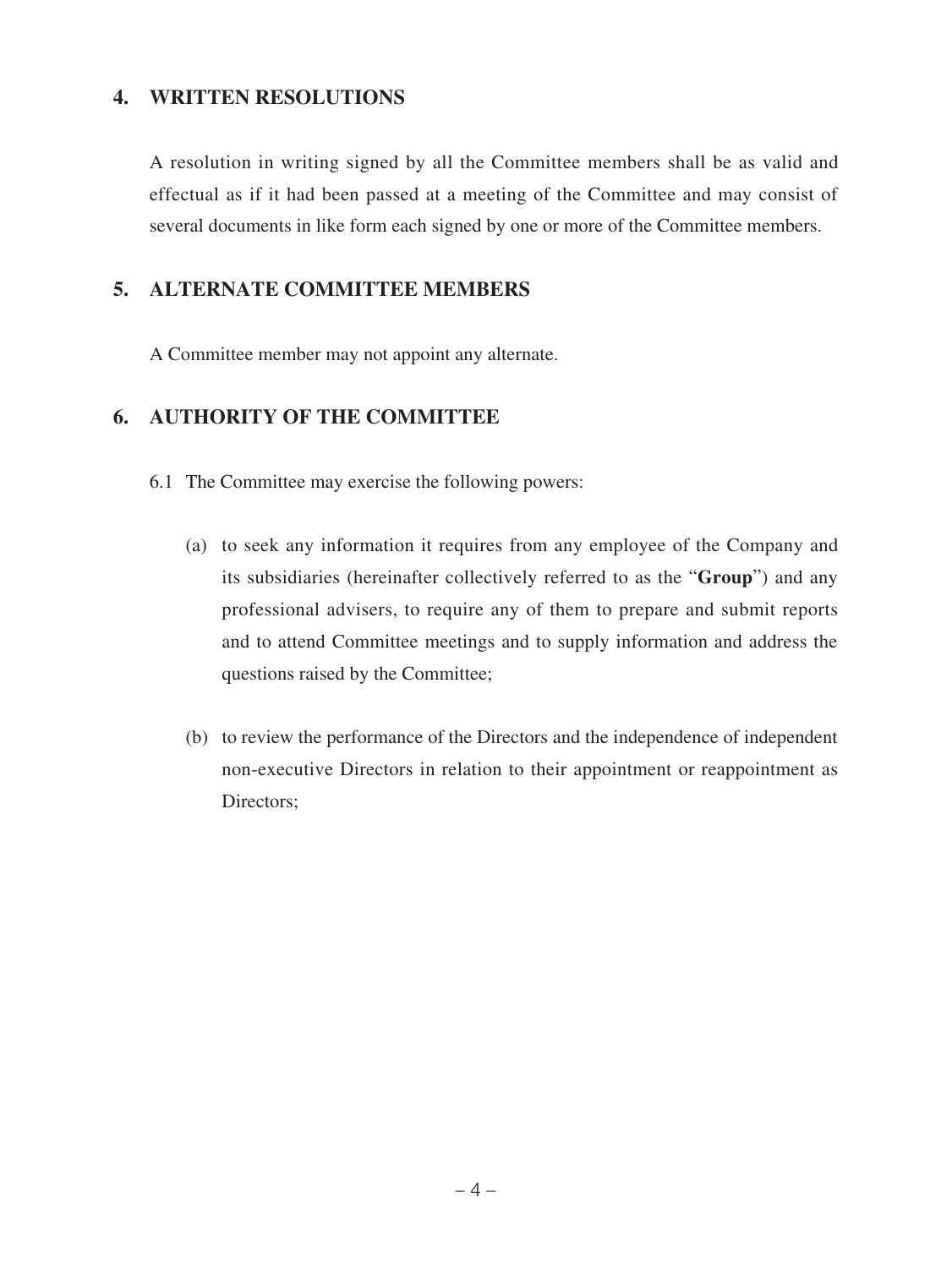- (c) to obtain, at the Company's expenses, outside legal or other independent professional advice on or assistance to any matters within these terms of reference, including the advice of independent human resource consultancy firm or other independent professionals, and to secure the attendance of outsiders with relevant experience and expertise at its meetings as it considers necessary. The Committee shall have full authority to commission any search (including without limitation litigation, bankruptcy and credit searches), report, survey or open recruitment which it deems necessary to help it fulfill its duties and should be provided with sufficient resources to discharge its duties;
- (d) to review annually these terms of reference and their effectiveness in the discharge of its duties and to make recommendation to the Board any changes it considers necessary; and
- (e) to exercise such powers as the Committee may consider necessary and expedient so that their duties under section 7 below can be properly discharged.
- 6.2 The Company should provide the Committee sufficient resources to perform its duties.

#### **7. DUTIES OF THE COMMITTEE**

The duties of the Committee shall be:

- (a) to review the structure, size and composition (including the skills, knowledge, experience and diversity of perspectives) of the Board at least annually and make recommendations on any proposed changes to the Board to complement the Company's corporate strategy;
- (b) to identify individuals suitably qualified to become members of the Board and select or make recommendations to the Board on the selection of individuals nominated for directorships;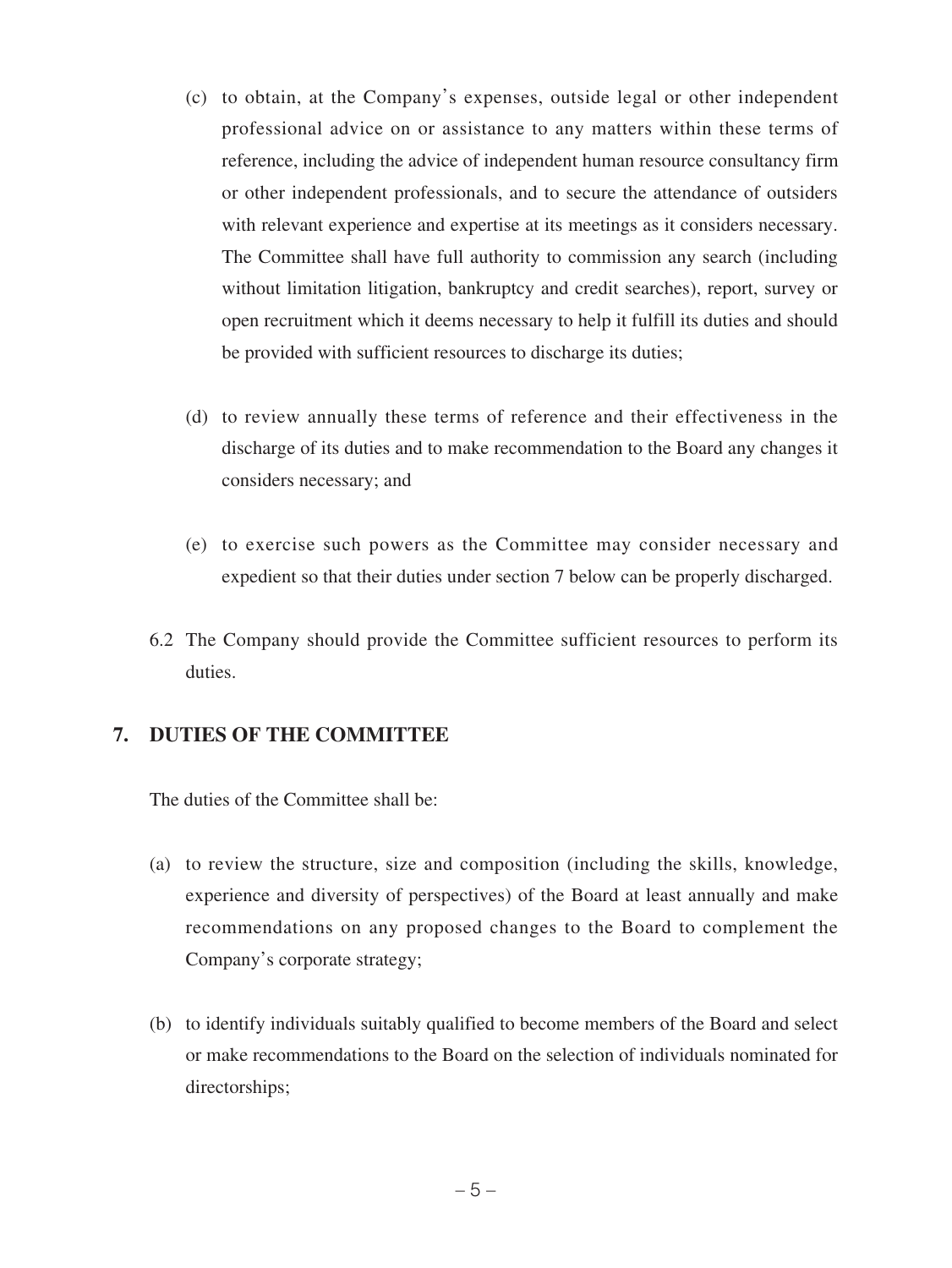- (c) to assess the independence of the independent non-executive Directors;
- (d) to make recommendations to the Board on:
	- (i) the role, responsibilities, capabilities, skills, knowledge, experience and diversity of perspectives required from members of the Board;
	- (ii) the policy on the terms of employment of non-executive Directors;
	- (iii) the composition of the audit committee, remuneration committee and other board committees of the Company;
	- (iv) proposed changes to the structure, size and composition of the Board;
	- (v) candidates suitably qualified to become members of the Board;
	- (vi) the selection of individuals nominated for directorship;
	- (vii) the re-election of any Directors who are to retire by rotation having regard to their performance and ability to continue to contribute to the Board;
	- (viii) the continuation (or not) in service of any independent non-executive Director serving more than nine years and to provide recommendation to the shareholders of the Company as to how to vote in the resolution approving the re-election of such independent non-executive Director;
	- (ix) the appointment or re-appointment of Directors;
	- (x) succession planning for Directors in particular the chairman and the chief executive; and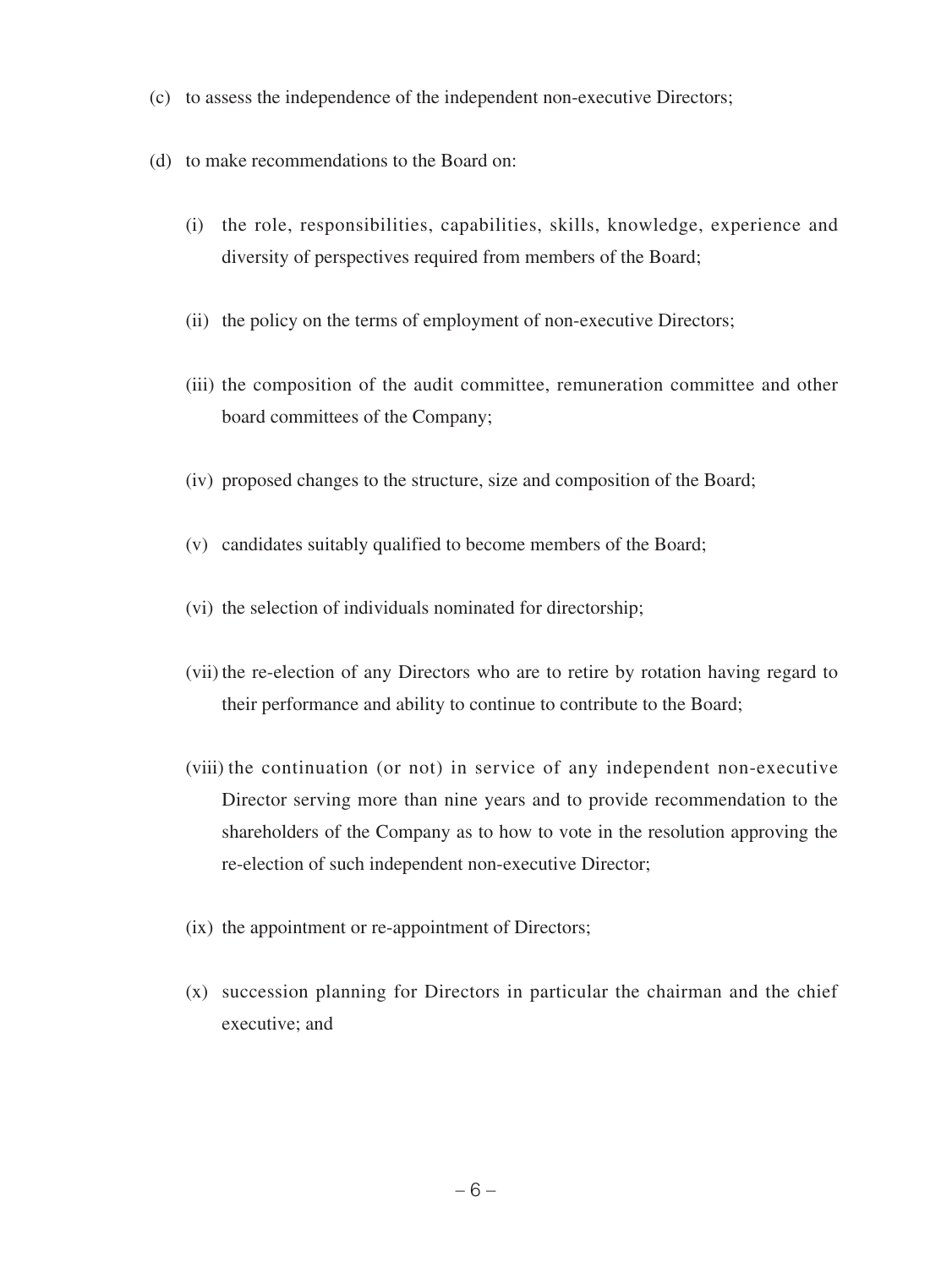- (xi) the policy concerning the diversity of Board members, and the measurable objectives for implementing such policy;
- (e) to give full consideration to the following in the discharge of its duties as mentioned above or elsewhere in these terms of reference:
	- (i) succession planning of Directors;
	- (ii) leadership needs of the Group with a view of maintaining or fostering the competitive edge of the Group over others;
	- (iii) changes in market environment and commercial needs of the market in which the Group operates;
	- (iv) the skills and expertise required from members of the Board;
	- (v) the Board's policy concerning diversity of Board members adopted from time to time; and
	- (vi) the relevant requirements of the Rules (the "**GEM Listing Rules**") Governing the Listing of Securities on GEM of The Stock Exchange of Hong Kong Limited (the "**Stock Exchange**") with regard to directors of a listed issuer;
- (f) in respect of any proposed service contracts to be entered into by any members of the Group with its director or proposed director, which require the prior approval of the shareholders of the Company at general meeting under rule 17.90 of the GEM Listing Rules, to review and provide recommendations to the shareholders of the Company (other than shareholders who are directors with a material interest in the relevant service contracts) as to whether the terms of the service contracts are fair and reasonable and whether such service contracts are in the interests of the Company and the shareholders as a whole, and to advise shareholders on how to vote;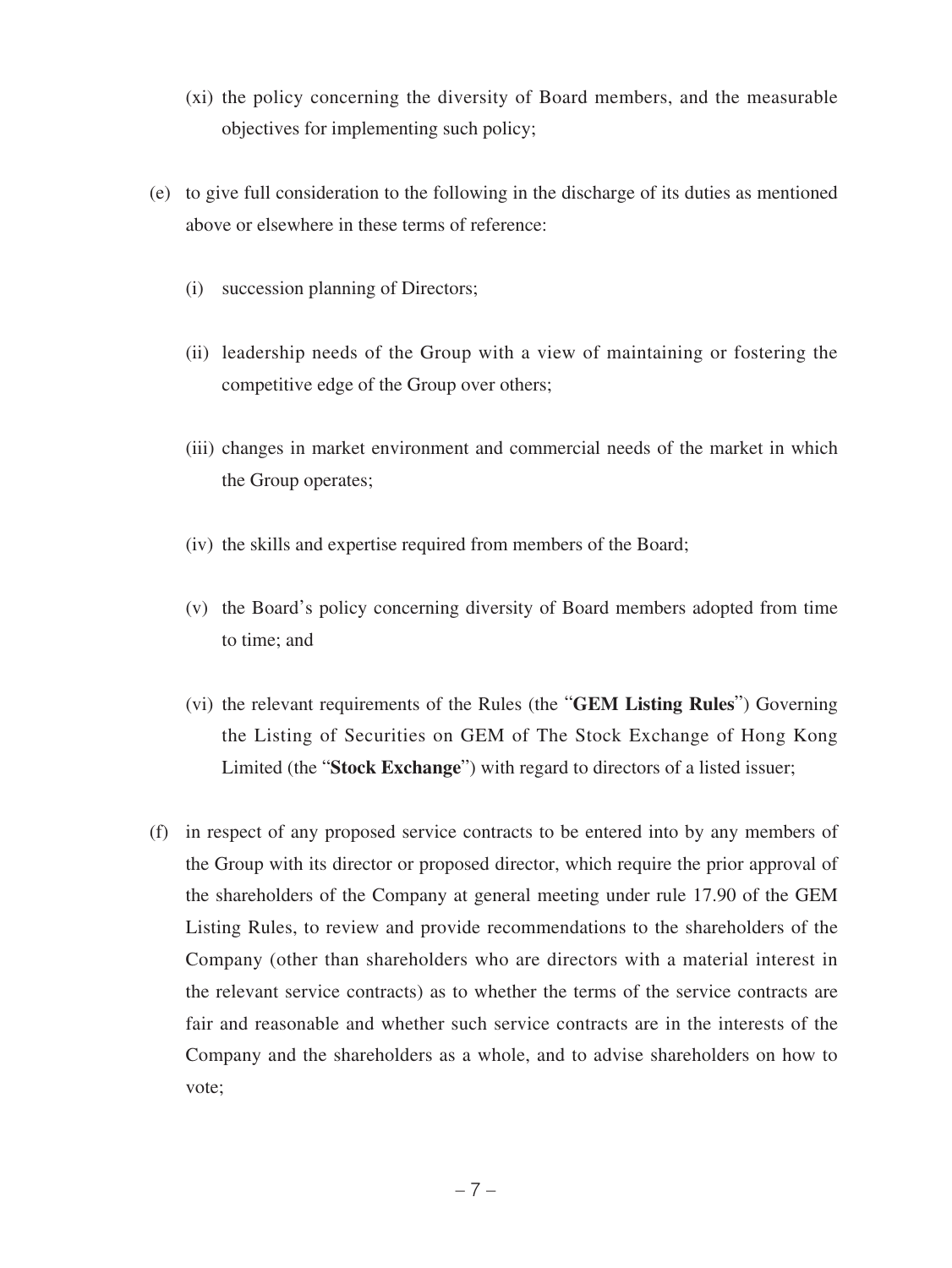- (g) to ensure that on appointment to the Board, independent non-executive Directors receive a formal letter of appointment setting out what is expected of them in terms of time commitment, committee service and involvement outside meetings of the Board;
- (h) to conduct exit interviews with any Director upon their resignation in order to ascertain the reasons for his departure;
- (i) to review the policy on Board diversity and the measurable objectives for implementing such policy from time to time adopted by the Board, and to review the progress on achieving these objectives; and
- (j) to consider and implement other matters, as defined or assigned by the Board from time to time.

## **8. MINUTES AND REPORTING PROCEDURES**

- 8.1 The secretary shall, at the beginning of each meeting, ascertain and record the existence of any conflicts of interest and minute them accordingly. The relevant member of the Committee shall not be counted towards the quorum and he must abstain from voting on any resolution of the Committee in which he or any of his associates has a material interest, unless the exceptions set out in note 5 to Appendix 3 to the GEM Listing Rules apply.
- 8.2 Full minutes of Committee meetings shall be kept by a duly appointed secretary of the meeting (who should normally be the company secretary). Draft and final versions of minutes of the Committee meetings should be sent to all Committee members for their comment and records within a reasonable time after the meeting (generally, meaning within 14 days after the meeting). Once the minutes are signed, the secretary shall circulate the minutes and reports of the Committee to all members of the Board.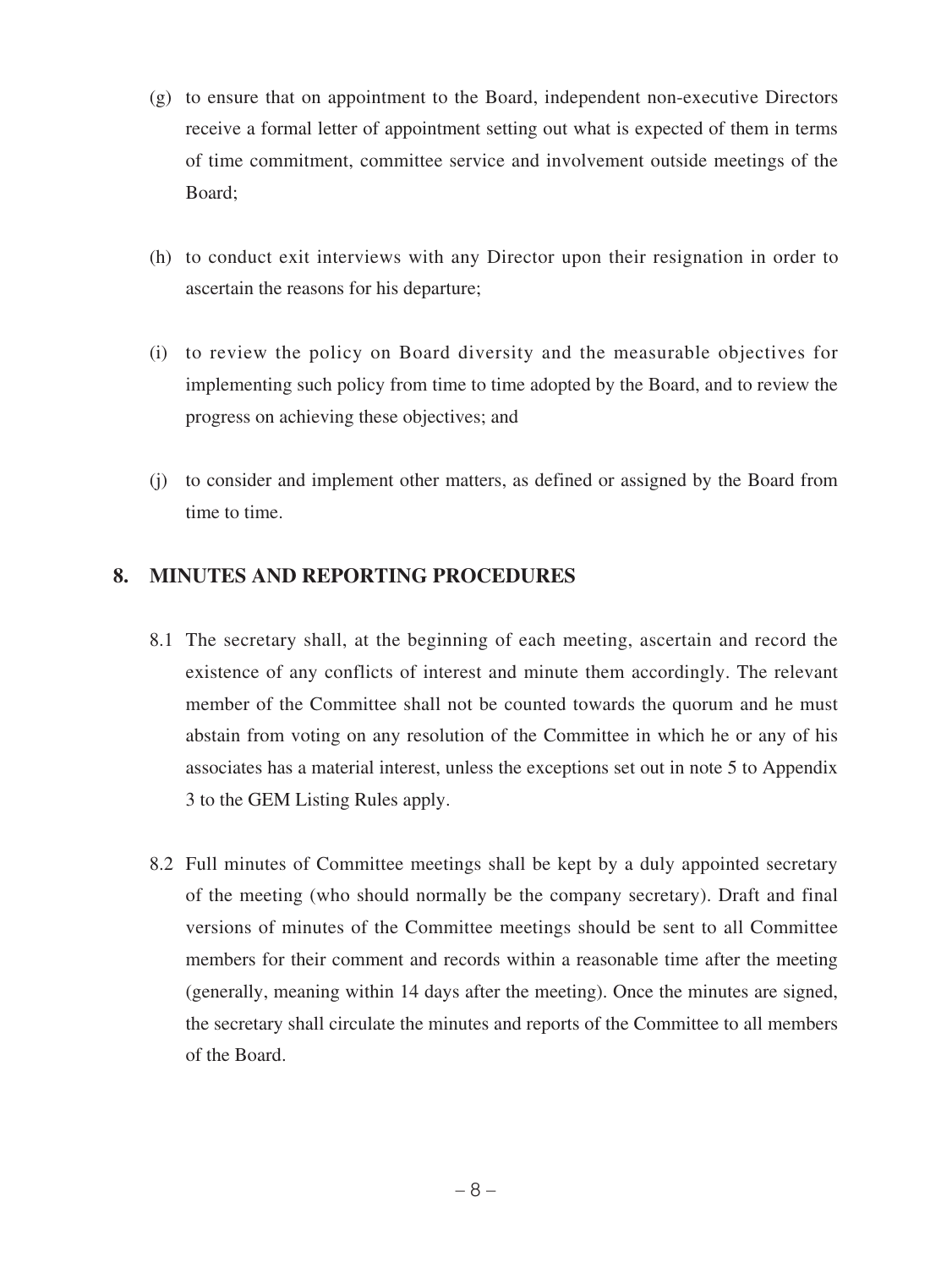8.3 The secretary of the Committee shall keep record of all meetings of the Committee held during each financial year of the Company and records of individual attendance of members of the Committee, on a named basis, at meetings held during that financial year.

#### **9. REPORTING RESPONSIBILITIES**

The Committee shall report to the Board after each meeting.

## **10. ANNUAL GENERAL MEETING**

The chairman of the Committee or in his absence, another member of the Committee or failing this, his duly appointed delegate, shall attend the annual general meeting of the Company and be prepared to answer questions at the annual general meeting on the Committee's activities and their responsibilities.

# **11. CONTINUING APPLICATION OF THE ARTICLES OF ASSOCIATION OF THE COMPANY**

The articles of association of the Company regulating the meetings and proceedings of the Directors so far as the same are applicable and are not replaced by the provisions in these terms of reference shall apply to the meetings and proceedings of the Committee.